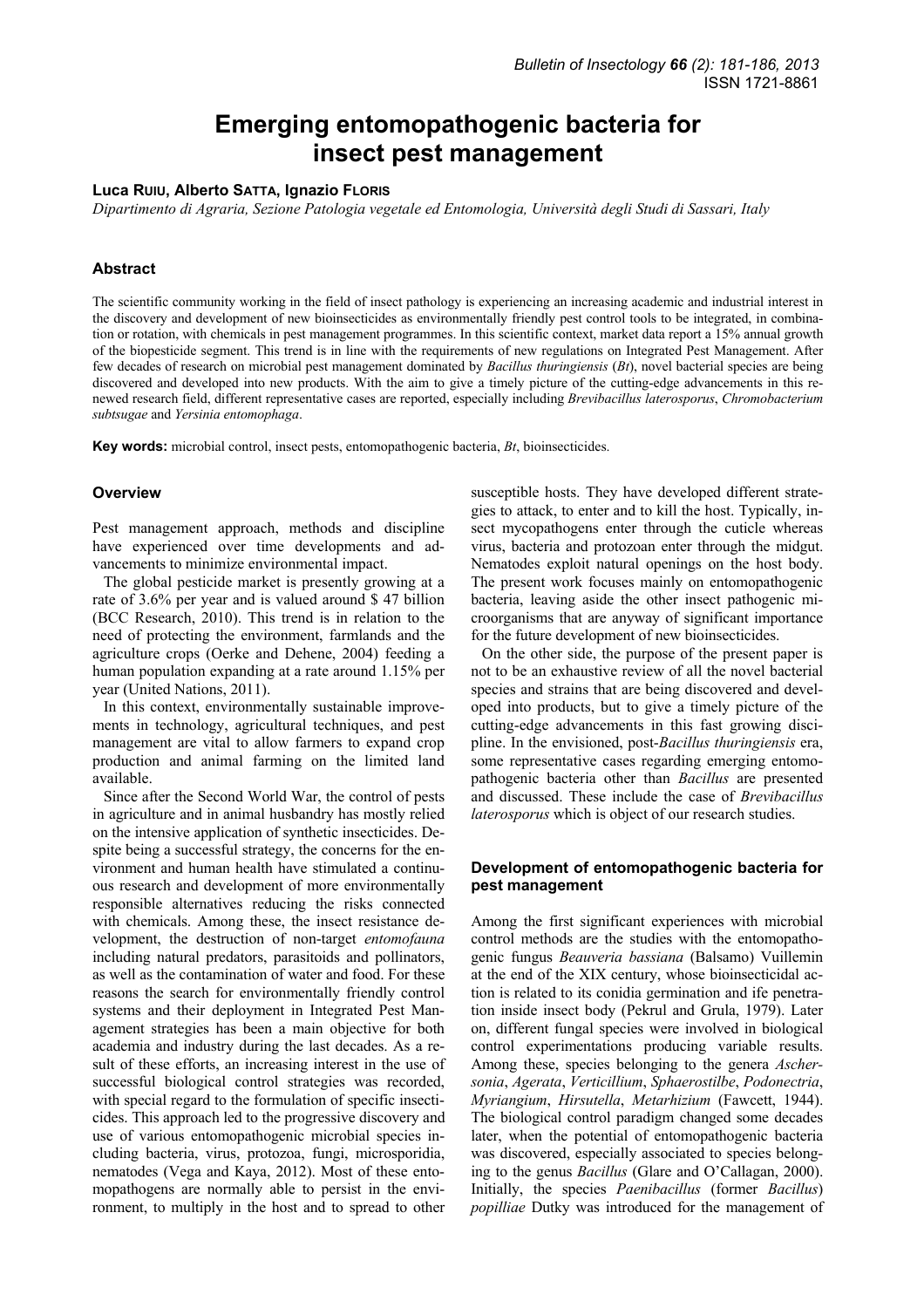the Japanese Beetle *Popillia japonica* Newman (Steinhaus, 1975), but more concrete results were achieved with the discovery of new *Bacillus thuringiensis* (*Bt*) strains showing high toxicity against specific insects at competitive level compared to conventional insecticides in terms of efficacy and costs of production. The strain HD-1, belonging to subsp. *kurstaki* (De Barjac and Lemille, 1970), soon became the main commercial focus for the management of lepidopteran pests in agriculture and forestry. Beside it, today other strains are commercially available, such as SA-11, SA-12, PB 54, ABTS-351 and EG2348, all isolated from insects or soil, and expressing a range of different toxins mostly belonging to the Cry1 and Cry2 families. Subsequently, the discovery of a *Bt* strain belonging to the subsp. *israelensis* (*Bti*) was followed by its commercialization for the management of mosquitoes and simulids (Goldberg and Margalit, 1977). Then, a particularly active strain of the subsp. *tenebrionis* was discovered and employed against coleoptera (Krieg *et al.*, 1983).

Undoubtedly, *Bacillus thuringiensis* is the species on which most of the scientific community and industry efforts have been focused. Main feature of this bacterium is the production of parasporal bodies (crystals) containing specific insecticidal endotoxins (Cry proteins) acting by ingestions through a pore-forming mechanism of action detrimental for the insect gut epithelium (Pigott and Ellar, 2007).

With reference to a strain-specific mode of action, Cry toxins act only if binding to gut receptors varying among insect species. For these reasons, an increasing number of *cry* genes have been identified and sequenced, and more genes continue to be discovered as new bacterial isolates are collected worldwide (De Maagd *et al.*, 2003). Other protein toxins from *Bt* (i.e. Cyt, VIP) have been identified and their genes characterized. As a result of this continuous search, an official international database including toxins and genes from *Bt* and other etomopathogenic bacteria is continuously being updated (Crickmore *et al*., 2006).

Different studies to evaluate the effects of *Bt* toxins on both insect pests (Pérez-Guerrero *et al*., 2012) and on non-target species (Marchetti *et al.*, 2012) are continuously being conducted.

Besides *Bt*, other *Bacillus* species have shown potential for insect pest management. This is the case of *B. sphaericus* that represents a heterogeneous group including spherical endospore producing bacteria (Alexander and Priest, 1990). Strains belonging to this species are toxic against mosquitoes as a result of the production of parasporal crystals located within the exosporium and closely associated with the endospore. These parasporal bodies contain potent binary protein toxins (Bin), including an equimolar ratio of the two homologous BinA and BinB, acting in a similar fashion as Cry proteins (Broadwell and Baumann, 1987; Charles *et al.*, 2000). During the vegetative phase, *B. sphaericus* is also capable to produce mosquitocidal toxins known as Mtx proteins.

Homology among toxins from *B. sphaericus* and toxins from *Bt* or other entomopathogenic bacteria has been shown, demonstrating their phylogenetic relationships and revealing a probable common co-evolution (de Maagd *et al*., 2003).

There are many entomopathogenic bacteria that have shown potential against diverse insect pests, but have not achieved the same commercial success as *Bt*. Among these, the previously cited *P. popilliae* with *P. lentimorbus*, the causal agents of milky disease in phytophagous scarab larvae (Zhang *et al.*, 1997), and *Serratia entomophila* (Enterobacteriaceae) containing a specific plasmid (pADAP) encoding genes implied in the pathogenicity against the grass grub, *Costelytra zealandica* (White) (Coleoptera Scarabaeidae) (Jackson *et al*., 1992).

The *Paenibacillus* genus, includes also *P. larvae* (White), the etiological agent of one of the main bacterial honey bee pathology, the American Foulbrood, that is object of continuous research aimed at studying the host-pathogen relationship and developing new ecosustainable management methods (Gende *et al.*, 2010; 2011).

# **Entomopathogenic bacteria other than** *Bacillus*

Among the wide variety of bacteria associated to insects, there are different examples of entomopathogenic species other than *Bacillus* that have been studied at different levels.

These include, for instance, *Clostridium bifermentans* serovar *malaysia* active against mosquitoes and blackflies (Nicolas *et al.*, 1990). In this case, the mosquitocidal activity has been associated to the production of a protein with homology to *Bt* delta endotoxins (Cbm71). To prove the role of this protein, the encoding gene was cloned and induced to be expressed by transformed *Bt,* which exhibited toxicity against mosquitoes (Barloy *et al.*, 1996).

Another group of entomopathogenic bacteria with high interest is represented by the endosymbionts of insecticidal nematodes, especially the members of the genera *Xenorhabdus* and *Photorhabdus*. The first is associated to nematodes in the genus *Steinernema*, while the second colonize the intestines of *Heterorhabditis* species. Normally, after nematodes invade susceptible insect hosts, symbiotic bacteria are released in the hemocoel where they produce various virulence factors contributing to impair insect immune system and to kill the host. Comparative genomic studies on different *Xenorhabdus* and *Photorhabdus* species (*X. nematophila*, *X. bovienii*, *P. luminescens*, *P. asymbiotica)* highlighted the presence of numerous genes implied in the insecticidal action (Chaston *et al*., 2011).

Significant is also the case of *Pseudomonas entomophila*, an ubiquitous bacterium showing insecticidal properties against insects in different orders and which has the capacity to trigger a systemic immune response in *Drosophila melanogaster* Meigen after ingestion (Vodovar *et al*., 2005). The whole genome of this bacterium has been sequenced and different insecticidal toxin complexes have been identified (Vodovar *et al*., 2006).

Due to specific biological and technical aspects, such as the specific mode of action, commercially available strains, including *Bt*, have their restrictions in terms of performance in field conditions. Therefore, the continuous screening for new bacterial isolates is leading to the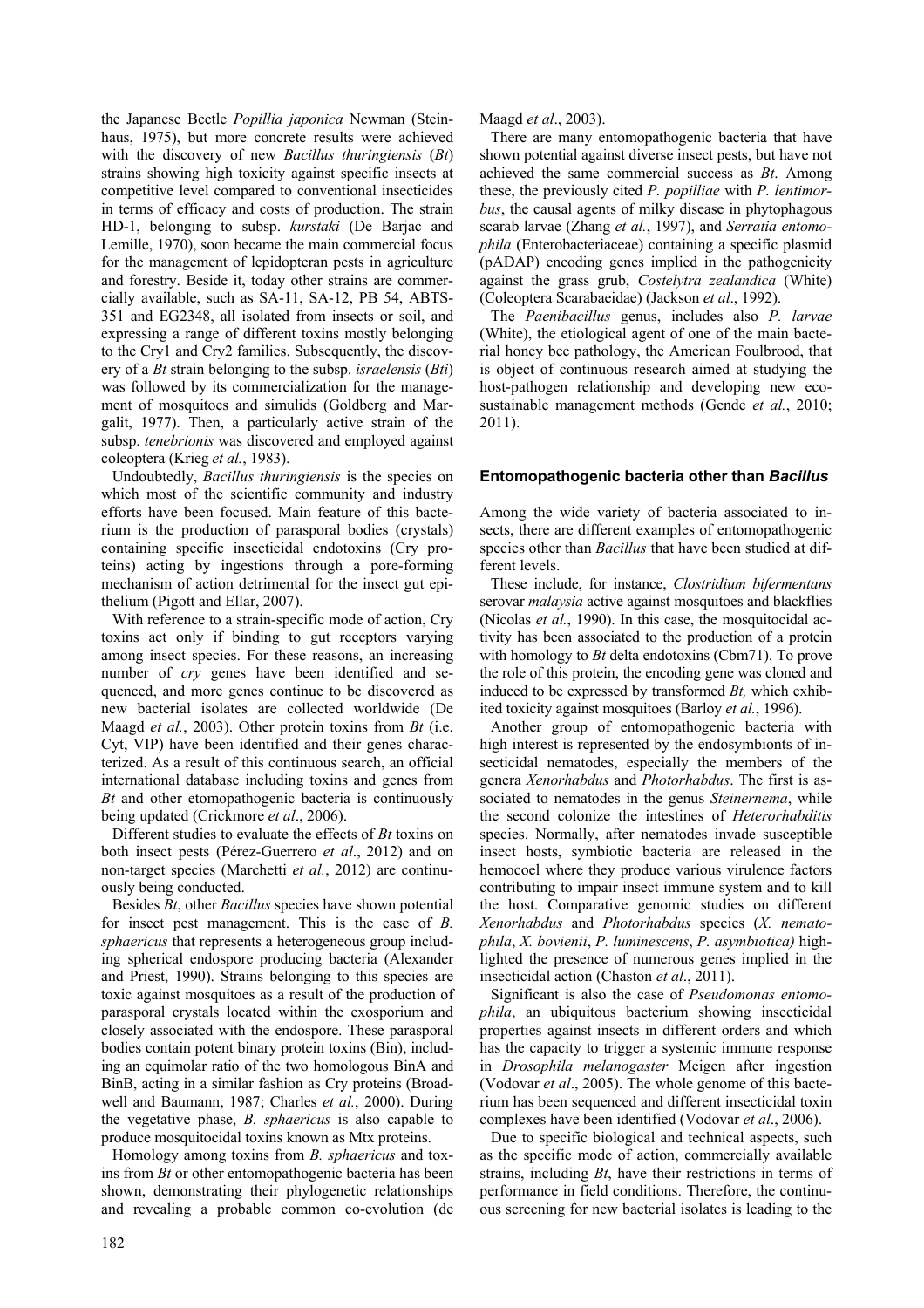discovery of novel environmentally safe microbial insecticides, which can create new opportunities for the management of certain insect pests. Three representative cases regarding emerging bacterial species are presented.

#### *Brevibacillus laterosporus*

*Brevibacillus laterosporus* Laubach is a spore former belonging to the *B. brevis* phylogenetic cluster and is morphologically characterized by the production of a canoe-shaped lamellar body attached to one side of the spore also after lysis of the sporangium (Shida *et al*., 1996) (figure 1). It's a natural inhabitant of water (Laubach, 1916), soil (Oliveira *et al*., 2004; Ruiu *et al*., 2006), and has also been isolated from insects (McCray, 1917). It's biopesticidal potential has been reported against insects in different orders, such as Coleoptera (Boets *et al*., 2004), Lepidoptera (Oliveira *et al*., 2004), mosquitoes and black flies (Favret and Yousten, 1985; Rivers *et al*., 1991), house flies (Ruiu *et al*., 2006), against nematodes (Bone *et al*. 1991; Singer, 1996) and against phytopathogenic fungi (Saikia *et al*., 2011). This microrganism, can occasionally be found in honey bee larvae affected by European foulbrood (EFB), although it is considered to be just one of the secondary invaders encountered in the disease (Bailey, 1963; Gilliam and Valentine, 1976, Alippi, 1991).

Different insecticidal toxins produced by diverse *B. laterosporus* strains have been identified and characterized against various targets. For instance, Bone *et al*. (1991) isolated from the spore a heat stable low molecular weight protein inhibiting nematode juvenile development. Boets *et al*. (2004) highlighted the insecticidal role of secreted binary toxins (ISP1A and ISP2A) displaying homology with *Bt* Cry proteins acting against different coleopteran species (*Diabrotrica* spp., *Leptinotarsa* spp. and *Anthonomus* spp.).

More recently, certain mosquitocidal *B. laterosporus* strains were discovered to produce insecticidal crystals similar to those typical of *Bt*. Proteins contained in these parasporal bodies were isolated and correlated to the insecticidal action of these strains (Zubasheva *et al*., 2010). Enhancement of this larvicidal activity was obtained by bioincapsulation in Protozoa (Zubasheva *et al*., 2011). On the other side, the toxicity against flies is in relation to spores of strains lacking parasporal crystals (Ruiu *et al*., 2007a).

As a result of recent studies, the ultrastructural effects of this entomopathogenic species was shown against house fly larvae exposed to a *B. laterosporus* treated diet. The progressive symptomathology and midgut changes induced in intoxicated larvae are similar to those caused by *Bt*, thus suggesting a toxin mediated process involving the alteration of midgut epithelial membrane permeability leading to osmotic disorders, cell alteration and disruption (Ruiu *et al*., 2012).

Promising field applications with experimental formulations in dairy farms against flies have been carried out (Ruiu *et al*., 2008 and 2011). The safety of this bacterium towards non-target species has also been investigated (Ruiu *et al*., 2007b and c).

#### *Chromobacterium subtsugae*

Firstly isolated from forest soil in Maryland (USA), *Chromobacterium subtsugae* is a gram negative betaproteobacterium developing violet-pigmented colonies, due to the production of violecein, a tryptophan derivative synthesized by different bacterial species (Hoshino *et al*., 2011). It was indicated as a novel species, as a result of 16S rRNA gene sequencing and phenotypic characterization, which allowed to distinguish it from *C. violaceum*, a species that shares the ability to produce violacein (Durán and Menck, 2001).

Its insecticidal potential by ingestion was initially proved against diverse insect species in different orders (i.e. Coleoptera, Lepidoptera, Hemiptera). These included the Colorado potato beetle (*Leptinotarsa decemlineata* Say), the Western corn rootworm (*Diabrotica virgifera* Le Conte), the Southern corn rootworm (*Diabrotica undecimpunctata* Mannerheim), the small hive beetle (*Aethina tumida* Murray), the diamondback moth (*Plutella xylostella* L.) the sweet potato whitefly (*Bemisia tabaci* Gennadium), the Southern green stink bug (*Nezara viridula* L.) (Martin *et al*., 2007a). In addition to mortality, significant sub-lethal effects, with special regard to feeding inhibition, were observed in most cases. Martin *et al*. (2007b) associated the insecticidal activity to either viable cells or cells killed by autoclaving, thus suggesting a mechanism of action mediated by heat-stable toxins. The stability of toxic factors was proved to be maintained also after freezing or pH changes (Martin *et al*., 2007c).

Successively, analytical studies on a crude extract combined with bioassays on the Beet Armyworm (*Spodoptera exigua* Hubner), confirmed the production of bioactive compounds during *C. subtsugae* stationary growth phase (Koivunen *et al*., 2009).

The mode of action of this new entomopathogenic bacterium is complex and different are the metabolites that have recently been associated to the insecticidal effects (Asolkar *et al*., 2012).

*C. subtsugae* strain PRAA4-1T has now been developed into a commercially available product (Grandevo, Marrone Bio Innovations Inc.) for the management of a broad spectrum of chewing and sucking insect species.



**Figure1.** *Brevibacillus laterosporus* sporangium.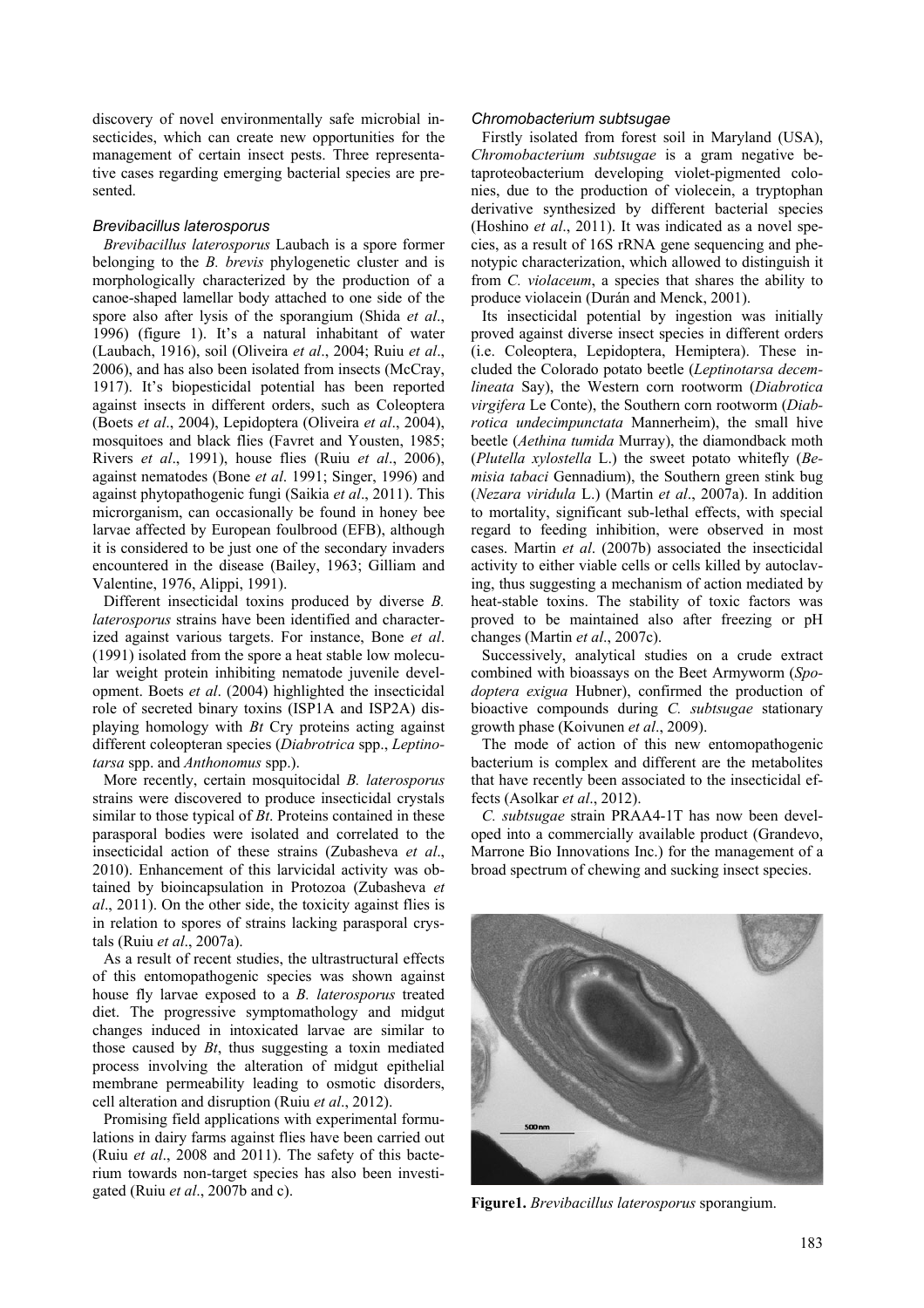### *Yersinia entomophaga*

This recently discovered species was isolated from diseased larvae of the New Zealand grass grub, *Costelytra zealandica* White (Coleoptera Scarabaeidae) (Hurst *et al*., 2011a). It is a non-spore-forming bacterium that secretes a multisubunit toxin complex (Yen-Tc) showing homology with toxin complexes produced by *Photorabdus* spp. Proteins in the complex include three protein families termed A (YenA1, YenA2), B (YenB) and C (YenC1, YenC2) and two chitinases (Chi1 and Chi2) with high endochitinase activity (Hurst *et al*., 2011b). The structure of chitinases has been analyzed and different are the hypothesis formulated to explain their role in the toxin complexes. For instance, they may assist peritrophic membrane degradation in the gut, opening the way to ABC toxins, or they may play a role in the postmortem degradation of insects, or they may anchor the toxin complex to the peritrophic membrane, avoiding it to be washed through the gut (Busby *et al*., 2012).

Toxin complex (Tc) proteins are a class of bacterial proteins exhibiting insecticidal activity. They were first discovered in *Photorhabdus luminescens*, an entomopathogenic nematode symbiont (Bowen *et al*., 1998), then Tc-like proteins were identified on other entomopathogenic bacteria such as *Serratia entomophila* (Hurst *et al*., 2000) and the nematode symbiont *Xenorhabdus nematophila* (Morgan *et al*., 2001). In the case of *Y. entomophaga*, 3D structure studies of the toxin complex showed that subunits YenA1 and YenA2 form the basis of a five fold symmetric assembly, while subunits B and C form a surface accessible region and are the main toxicity determinants. The chitinases decorate the surface of the TcA scaffold (Landsberg *et al*., 2011). These toxins have a broad insecticidal range of activity including Coleoptera and Lepidoptera. Histopathological studies on the effects caused by the ingestion of Yen-Tc revealed the progressive disorganization and deterioration of the midgut epithelium of *C. zealandica*. These effects are reminiscent of those previously reported for other Tc producing bacteria, like *P. luminescens* and *X. nematophila* (Marshall *et al*., 2012).

Recently, the insecticidal activity of formulations containing *Y. entomophaga* against the pasture pest porina (*Wiseana* spp. larvae) has been reported highlighting its persistence and survival in the field, thus suggesting its use as a microbial alternative for the management of porina (Ferguson *et al*., 2012).

# **Future directions and research needs**

The recent achievements of the scientific community working in the area of insect pathology are contributing to increase the effort directed toward the discovery of new bacterial-based insecticides.

As recently reported by BCC Research (2010), the whole biopesticide market, including both microbial products and natural biochemicals, is estimated to grow at a 15.6% compound annual growth rate (CAGR) and in line with a recent report of Global Industry Analysts (2012), it is forecast to reach \$ 2.8 billion by the year 2015.

In this scenario the interest in bioinsecticides is significantly growing, also as a result of the withdrawal of many synthetic pesticides and the high cost for the development of new ones, the new regulations reducing the maximum residue levels (MRLs) for synthetic pesticides and favouring the registration of low risk substances for pest control (i.e. EC Regulation No. 1107/2009). In addition, the implementation of Integrated Pest Management becomes compulsory by 2014 (EC Directive 2009/128).

Despite the success of many available products, the use of microbial based biological control is still relegated to niche contexts, in relation to the previously described highly specific mode of action and the narrow efficacy spectrum. Biopesticides use in combination or rotation with synthetic pesticides is likely to be enhanced in the near future, but more research is needed to come up with innovative solutions that can really meet farmers and regulator needs in terms of effectiveness and environmental sustainability. At the present state of the art, biopesticides have not yet achieved their potential due to the lack of truly transformational associated technologies that may enhance their effectiveness (Glare *et al.*, 2012).

Significant is that the most original findings are the results of screening programmes involving the isolation of new microorganisms from the natural environment. This method is permitting to discover and name new entomopathogenic bacterial species, such as the reported *C. subtsugae* and *Y. entomophaga*. Through this approach, leveraging natural bacterial biodiversity, forthcoming original discoveries are expected.

On the other side, the modern "omics" technologies, including whole genomic sequencing, allow to better access different biological aspects and clarify the entomopathogen-host interaction up to the molecular level.

Do new research achievements in the field announce a post-*Bt* era, with a new generation of broad spectrum entomopathogens?

# **Acknowledgements**

This study was financially supported by Sardegna Ricerche (Bioecopest Project: Incentivo StartUp Polaris 2010) and by the Italian Ministry of Education, University and Research (PRIN 2008 Project: Discovery and evaluation of new microbial and vegetable biopesticides for the natural insect pests control).

# **References**

- ALEXANDER B., PRIEST F. G., 1990.- Numerical classification and identification of *Bacillus sphaericus* including some strains pathogenic for mosquito larvae.- *Journal of General Microbiology*, 136: 367-376.
- ALIPPI A. M., 1991.- A comparison of laboratory techniques for the detection of significant bacteria of the honey bee, *Apis mellifera*, in Argentina.- *Journal of Apicultural Research*, 30: 75-80.
- ASOLKAR R., HUANG H., KOIVUNEN M., MARRONE P., 2012.- *Chromobacterium* bioactive compositions and metabolites.- *US Patent Application Pubblication*, 2012/0100236 A1.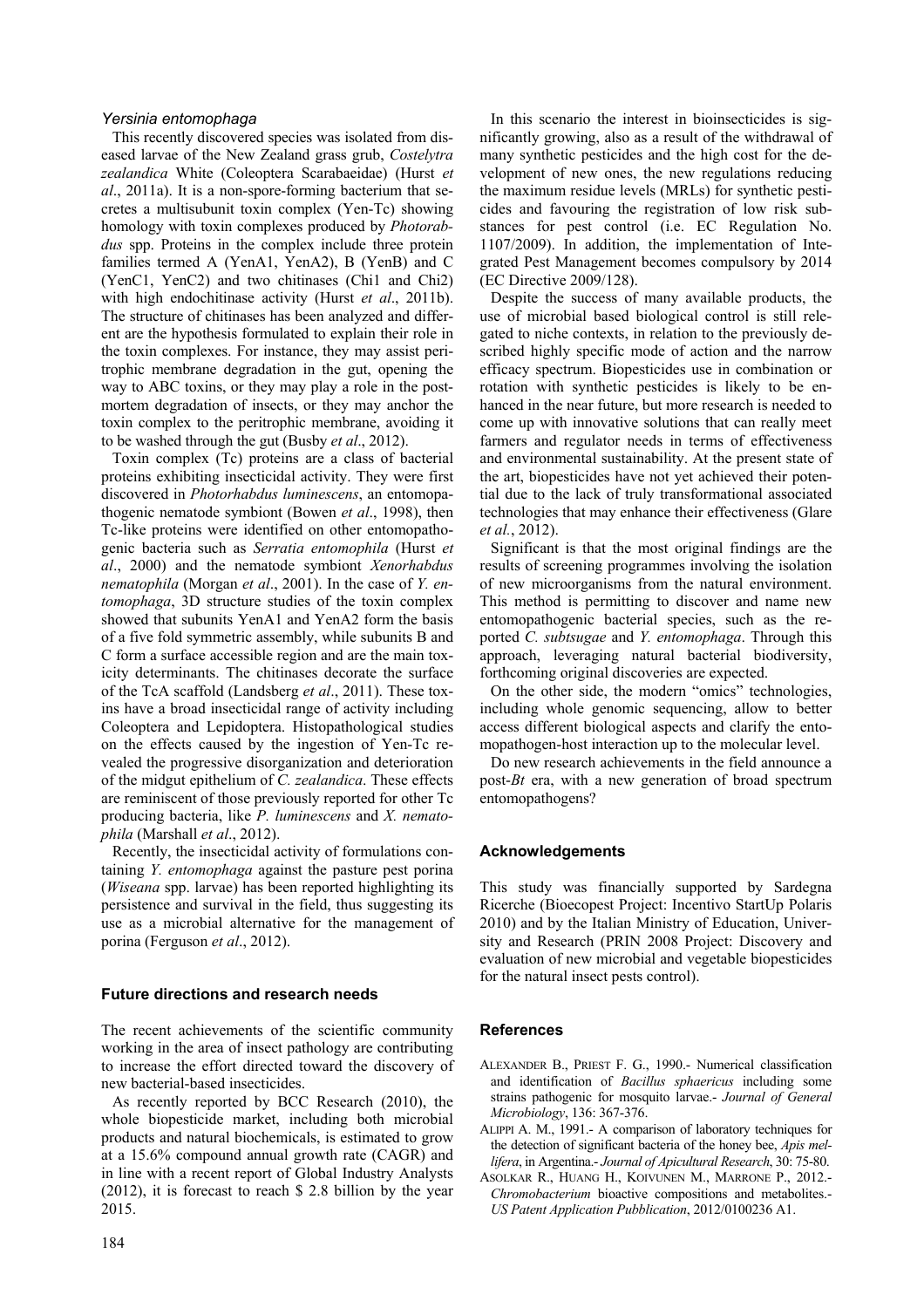- BAILEY L., 1963.- The pathogenicity for honey-bee larvae of microorganisms associated with European foulbrood.- *Journal of Insect Pathology*, 5: 198-205.
- BARLOY F., DELÈCLUSE A., NICOLAS L., LECADET M. M., 1996.- Cloning and expression of the first anaerobic toxin gene from *Clostridium bifermentans* subsp. *malaysia*, encoding a new mosquitocidal protein with homologies to *Bacillus thuringiensis* delta-endotoxins.- *Journal of Bacteriology*, 178: 3099-3105.
- BCC RESEARCH, 2010.- *Biopesticides: the global market*.- BCC Research Report, CHM029C, February 2010.
- BOETS A., ARNAUT G., VAN RIE J., DAMME N., 2004. Toxins.- *United States Patent* No. 6,706,860.
- BONE L. W., SINGER S., 1991. Control of parasitic nematode ova/larvae with a *Bacillus laterosporus*.- *United States Patent* No. 5,045,314.
- BOWEN D., ROCHELEAU T. A., BLACKBURN M., ANDREEV O., GOLUBEVA E., BHARTIA R., FFRENCH-CONSTANT R. H., 1998.- Insecticidal toxins from the bacterium photorhabdus luminescens.- *Science*, 280: 2129-2132.
- BROADWELL A. H., BAUMANN P., 1987.- Proteolysis in the gut of mosquito larvae results in further activation of the *Bacillus sphaericus* toxin.- *Applied and Environmental Microbiology*, 53: 1333-1337.
- BUSBY J. N., LANDSBERG M. J., SIMPSON R. M., JONES S. A., HANKAMER B. , HURST M. R. H., SHAUN LOTT J., 2012.- Structural analysis of Chi1 chitinase from Yen-Tc: The multisubunit insecticidal ABC toxin complex of *Yersinia entomophaga*.- *Journal of Melecular Biology*, 415: 359-371.
- CHARLES J. F., SILVA-FILHA M. H., NIELSEN-LEROUX C., 2000.- Mode of action of *Bacillus sphaericus* on mosquito larvae: incidence on resistance, pp. 237-252. In: *Entomopathogenic bacteria: from laboratory to field application*, (CHARLES J. F., DELÉCLUSE A., NIELSEN-LE ROUX C., Eds).- Kluwer Academic Publisher, London, UK.
- CHASTON J. M., SUEN G., TUCKER S. L., ANDERSEN A. W., BHASIN A., BODE E., BODE H. B., BRACHMANN A. O., COWLES C. E., COWLES K. N., DARBY C., DE LÉON L., DRACE K., DU Z., GIVAUDAN A., TRAN E. E. H., JEWELL K. A., KNACK J. J., KRA-SOMIL-OSTERFELD K. C., KUKOR R., LANOIS A., LATREILLE P., LEIMGRUBER N. K., LIPKE C. M., LIU R., LU X., MARTENS E. C., MARRI P. R., MÉDIGUE C., MENARD M. L., MILLER N. M., MORALES-SOTO N., NORTON S., OGIER J-C., ORCHARD S. S., PARK D., PARK Y., QUROLLO B. A., SUGAR D. R., RICHARDS G. R., ROUY Z., SLOMINSKI B., SLOMINSKI K., SNYDER H., TJADEN B. C., VAN DER HOEVEN R., WELCH R. D., WHEELER C., XIANG B., BARBAZUK B., GAUDRIAULT S., GOODNER B., SLATER S. C., FORST S., GOLDMAN B. S., GOODRICH-BLAIR H., 2011.- The entomopathogenic bacterial endosymbionts *Xenorhabdus* and *Photorhabdus*: convergent lifestyles from divergent genomes.- *PloS one*, 6: e27909.
- CRICKMORE N., 2006. Beyond the spore past and future developments of *Bacillus thuringiensis* as a biopesticide.- *Journal of Applied Microbiology*, 101: 616-619.
- DE BARJAC H., LEMILLE F., 1970.- Presence of flagellar antigenic subfactors in serotype 3 of *Bacillus thuringiensis*.- *Journal of Invertebrate Pathology*, 15: 139-140.
- DE MAAGD R. A., BRAVO A., BERRY C., CRICKMORE N., SCHNEPF H. E., 2003.- Structure, diversity, and evolution of protein toxins from spore forming entomopathogenic bacteria.- *Annual Review of Genetics*, 37: 409-433.
- DURÁN N., MENCK C. F., 2001.- *Chromobacterium violaceum*: a review of pharmacological and industrial perspectives.- *Critical Reviews in Microbiology*, 27: 201-222.
- FAVRET E. M., YOUSTEN A. A., 1985.- Insecticidal activity of *Bacillus laterosporus*.- *Journal of Invertebrate Pathology*, 45: 195-203.
- FAWCETT H. S., 1944.- Fungus and bacterial diseases of insects as factors in biological control.- *Botanical Review*, 10: 327-348.
- FERGUSON C. M., BARTON D. M., HARPER L. A., SWAMINATHAN

J., VAN KOTEN C., HURST M. R. H., 2012.- Survival of *Yersinia entomophaga* MH96 in a pasture ecosystem and effects on pest and non-target invertebrate populations.- *New Zealand Plant Protection*, 65: 166-173.

- GENDE L. B., FERNANDEZ N., BUFFA F., RUIU L., SATTA A. FRITZ R., EGUARAS M. J., FLORIS I., 2010.- Susceptibility of *Paenibacillus larvae* isolates to a tetracycline hydrochloride and Cinnamon (*Cinnamomum zeylanicum*) essential oil mixture.- *Bulletin of Insectology*, 63: 247-250.
- GENDE L., SATTA A., LIGIOS V., RUIU L., BUFFA F., FERNANDEZ N., CHURIO S., EGUARAS M., FIORI M., FLORIS I., 2011.- Searching for an American foulbrood early detection threshold by the determination of *Paenibacillus larvae* spore load in worker honey bees.- *Bulletin of Insectology*, 64: 229-233.
- GILLIAM M., VALENTINE D. K., 1976.- Bacteria isolated from the intestinal contents of foraging worker honey bees, *Apis mellifera*: the genus *Bacillus*.- *Journal of Invertebrate Pathology*, 28: 275-276.
- GLARE T. R., O'CALLAGHAN M., 2000.- Bacillus thuringiensis*: biology, ecology and safety*.- Wiley, Chichester, UK.
- GLARE T., CARADUS J., GELERNTER W., JACKSON T., KEYHANI N., KOHL J., MARRONE P., MORIN L., STEWART A., 2012.- Have biopesticides come of age?- *Trends in Biotechnology*, 30: 250-258.
- GLOBAL INDUSTRY ANALYSTS, 2012.- *Biopesticides a global strategic business report*.- Global Industry Analysts Research Report, MCP-1573.
- GOLDBERG L. J., MARGALIT J., 1977.- A bacterial spore demonstrating rapid larvicidal activity against *Anopheles sergentii*, *Uranotaenia unguiculata*, *Culex univittatus*, *Aedes aegypti* and *Culex pipiens*.- *Mosquito News*, 37: 355-358.
- HOSHINO T., 2011.- Violacein and related tryptophan metabolites produced by *Chromobacterium violaceum*: biosynthetic mechanism and pathway for construction of violacein core.- *Applied Microbiology and Biotechnology*, 91: 1463-1475.
- HURST M. R. H., GLARE T. R., JACKSON T. A., RONSON C. W., 2000.- Plasmid-located pathogenicity determinants of *Serratia entomophila*, the causal agent of amber disease of grass grub, show similarity to the insecticidal toxins of *Photorhabdus luminescens*.- *Journal of Bacteriology*, 182: 5127-5138.
- HURST M. R. H., BECHER S. A., YOUNG S. D., NELSON T. L., GLARE T. R., 2011a.- *Yersinia entomophaga* sp. nov., isolated from the New Zealand grass grub *Costelytra zealandica*.- *International Journal of Systematic and Evolutionary Microbiology*, 61: 844-849.
- HURST M. R. H., JONES S. A., BINGLIN T., HARPER L. A., JACK-SON T. A., GLARE T. R., 2011b.- The main virulence determinant of *Yersinia entomophaga* MH96 is a broad-host-range toxin complex active against insects.- *Journal of Bacteriology*, 193: 1966-1980.
- JACKSON T. A., PEARSON J. F., O'CALLAGHAN M., MAHANTY H. K., WILLOCKS M., 1992.- Pathogen to product development of *Serratia entomophila* Enterobacteriaceae as a commercial biological control agent for the New Zealand grass grub *Costelytra zealandica*, pp. 191-198. In: *Use of pathogens in scarab pest management* (JACKSON T. A., GLARE T. R., Eds).- Intercept Ltd., Andover, UK.
- KOIVUNEN M., CHANBUSARAKUM L., FERNANDEZ L., ASOLKAR R., TAN E., WALLNER D., MARRONE P., 2009.- Development of a new microbial insecticide based on Chromobacterium subtsugae.- *IOBC/wprs Bulletin*, 45: 183-186.
- KRIEG A., HUGER A. M., LANGENBRUCH G. A., SCHNETTER W., 1983.- *Bacillus thuringiensis* var. *tenebrionis*: a new pathotype effective against larvae of Coleoptera.- *Journal of Applied Entomolology*, 96: 500-508.
- LANDSBERG M. J., JONES S. A., ROTHNAGEL R., BUSBY J. N., MARSHALL S. D. G., SIMPSON R. M., LOTT J. S., HANKAMER B., HURST M. R. H., 2011.- 3D structure of the *Yersinia entomophaga* toxin complex and implications for insecticidal ac-